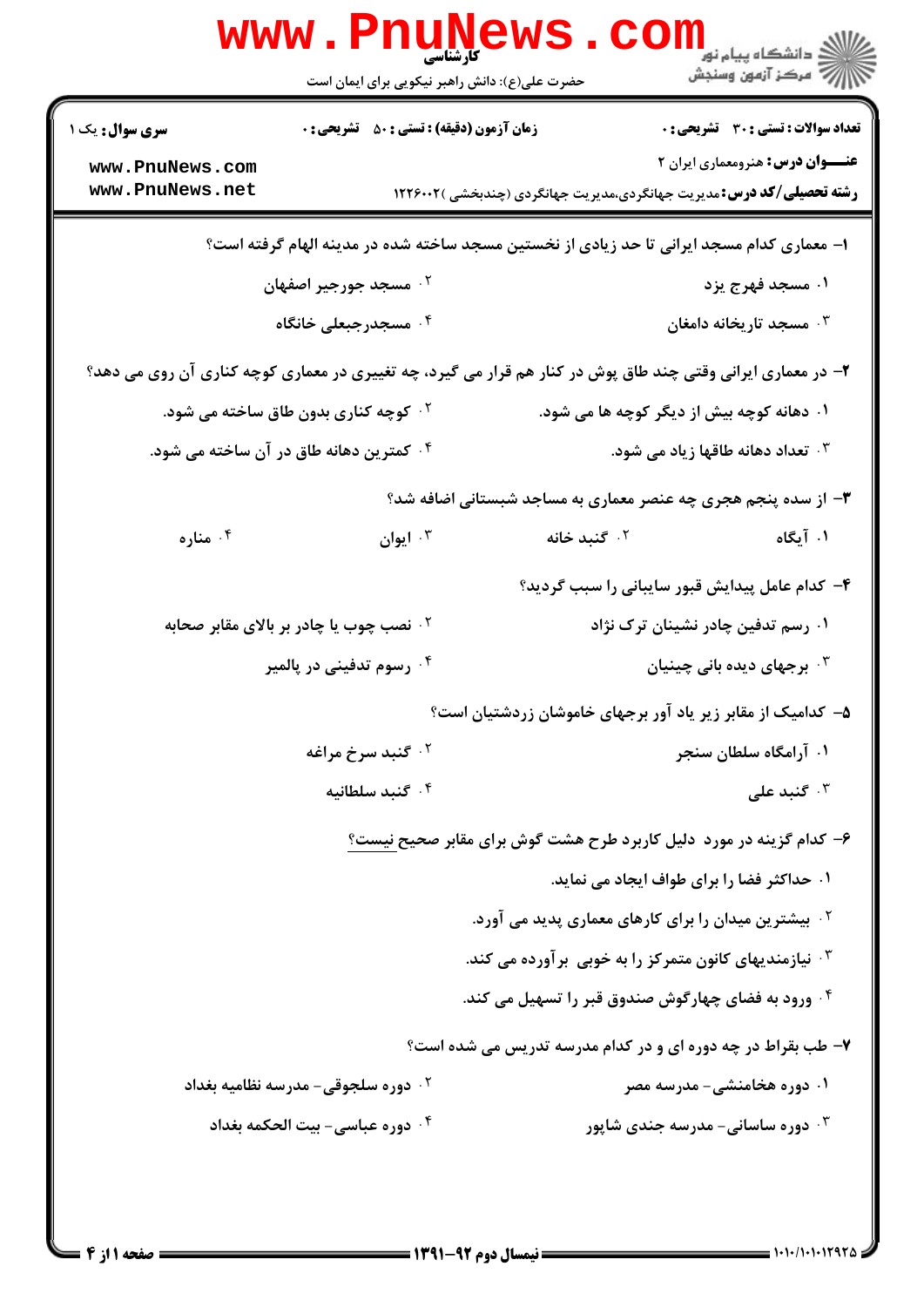|                                                                                                              | <b>WWW . PILUIV</b><br>حضرت علی(ع): دانش راهبر نیکویی برای ایمان است         |                                                                        | ڪ دانشڪاه پيا <sub>م</sub> نور<br>7 مرڪز آزمون وسنڊش                                   |  |
|--------------------------------------------------------------------------------------------------------------|------------------------------------------------------------------------------|------------------------------------------------------------------------|----------------------------------------------------------------------------------------|--|
| <b>سری سوال : ۱ یک</b>                                                                                       | <b>زمان آزمون (دقیقه) : تستی : 50 ٪ تشریحی : 0</b>                           |                                                                        | <b>تعداد سوالات : تستی : 30 ٪ تشریحی : 0</b>                                           |  |
| www.PnuNews.com                                                                                              |                                                                              |                                                                        | <b>عنـــوان درس:</b> هنرومعماری ایران ۲                                                |  |
| www.PnuNews.net                                                                                              | <b>رشته تحصیلی/کد درس:</b> مدیریت جهانگردی،مدیریت جهانگردی (چندبخشی )۱۲۲۶۰۰۲ |                                                                        |                                                                                        |  |
|                                                                                                              |                                                                              |                                                                        | ۸- محاضره چیست؟                                                                        |  |
|                                                                                                              |                                                                              | ۰۱ سخنرانیهای مذهبی که برای ارشاد عمومی مردم گفته می شد.               |                                                                                        |  |
| <sup>۲ .</sup> نوعی شیوه تدریس که در آن مدرس مطالب را می خواند و شاگردان آن را می نوشتند.                    |                                                                              |                                                                        |                                                                                        |  |
| ۰ <sup>۳ .</sup> نوعی شیوه تدریس که در آن دو معید در دو طرف استاد می نشستند و گفته های وی را تکرار می کردند. |                                                                              |                                                                        |                                                                                        |  |
| ۰۴ سخنرانیهای آموزشی تحت عنوان محاضره خوانده می شده است.                                                     |                                                                              |                                                                        |                                                                                        |  |
| ۹- طاق کلنبوه در کدام یک از عناصر مدارس به کار برده می شده است؟                                              |                                                                              |                                                                        |                                                                                        |  |
|                                                                                                              | ۰۲ مسجد                                                                      |                                                                        | ۰۱ مدرس                                                                                |  |
|                                                                                                              | ۰ <sup>۴</sup> فضاهای مریع شکل                                               |                                                                        | ۰۳ فضاهای طویل و کشیده                                                                 |  |
|                                                                                                              |                                                                              |                                                                        | ∙ا– کدام عنصر معماری در تکوین شکل نهایی فضای کالبدی مدارس نقش عمده ای را بر عهده دارد؟ |  |
| مدرس $\cdot$ $^{\mathsf{F}}$                                                                                 | شبستان $\cdot^{\texttt{v}}$                                                  | ۰۲ حجره ها                                                             | ۰۱ گنبد خانه                                                                           |  |
|                                                                                                              |                                                                              |                                                                        | 11- طبقه فوقانی قلعه ″روزائی اورو ″چه کارکردی داشته است؟                               |  |
| ۰۴ مهمانسرا                                                                                                  | معبد $\cdot$ ۳                                                               | ۰ <sup>۲</sup> انبار مواد غذایی                                        | ۰۱ محل سکونت حاکم                                                                      |  |
|                                                                                                              |                                                                              | ۱۲- قلعه گلی جزء کدام دسته از قلاع ایران در دوران اسلامی محسوب می شود؟ |                                                                                        |  |
|                                                                                                              | <sup>٢</sup> ٠ قلاع محافظ پلها                                               |                                                                        | ١. قلاع محافظ كاروانسراها                                                              |  |
|                                                                                                              | ۰ <sup>۴</sup> قلاع نظامی                                                    |                                                                        | $^\circ$ قلاع متعلق به اسماعیلیه $^\circ$                                              |  |
|                                                                                                              |                                                                              |                                                                        | ۱۳- کدام یک از قلاع زیر به صورت هشت بر ساخته شده و متعلق به کدام دوره است؟             |  |
| <b>10 قلعه دختر - دوره سلجوقي</b>                                                                            |                                                                              |                                                                        | ۰۱ قلعه کهنه- دوره قاجار                                                               |  |
| <b>۴ قلعه شبه جزیره میانکاله- دوره صفوی</b>                                                                  |                                                                              |                                                                        | قلعه دختر - دوره ساسانی $\cdot^{\mathsf{v}}$                                           |  |
| ۱۴- در گذشته نماز عیدین در کدام یک از فضاهای زیر برگزار می شده است؟                                          |                                                                              |                                                                        |                                                                                        |  |
|                                                                                                              | ۰۲ مصلی ها $\cdot$ ۲                                                         |                                                                        | ۰۱ حسینیه ها                                                                           |  |
|                                                                                                              | $^{\mathsf{4}}$ تکیه ها $^{\mathsf{6}}$                                      |                                                                        | ۰ <sup>۳</sup> میادین اصلی شهرها                                                       |  |
|                                                                                                              |                                                                              |                                                                        |                                                                                        |  |
|                                                                                                              |                                                                              |                                                                        |                                                                                        |  |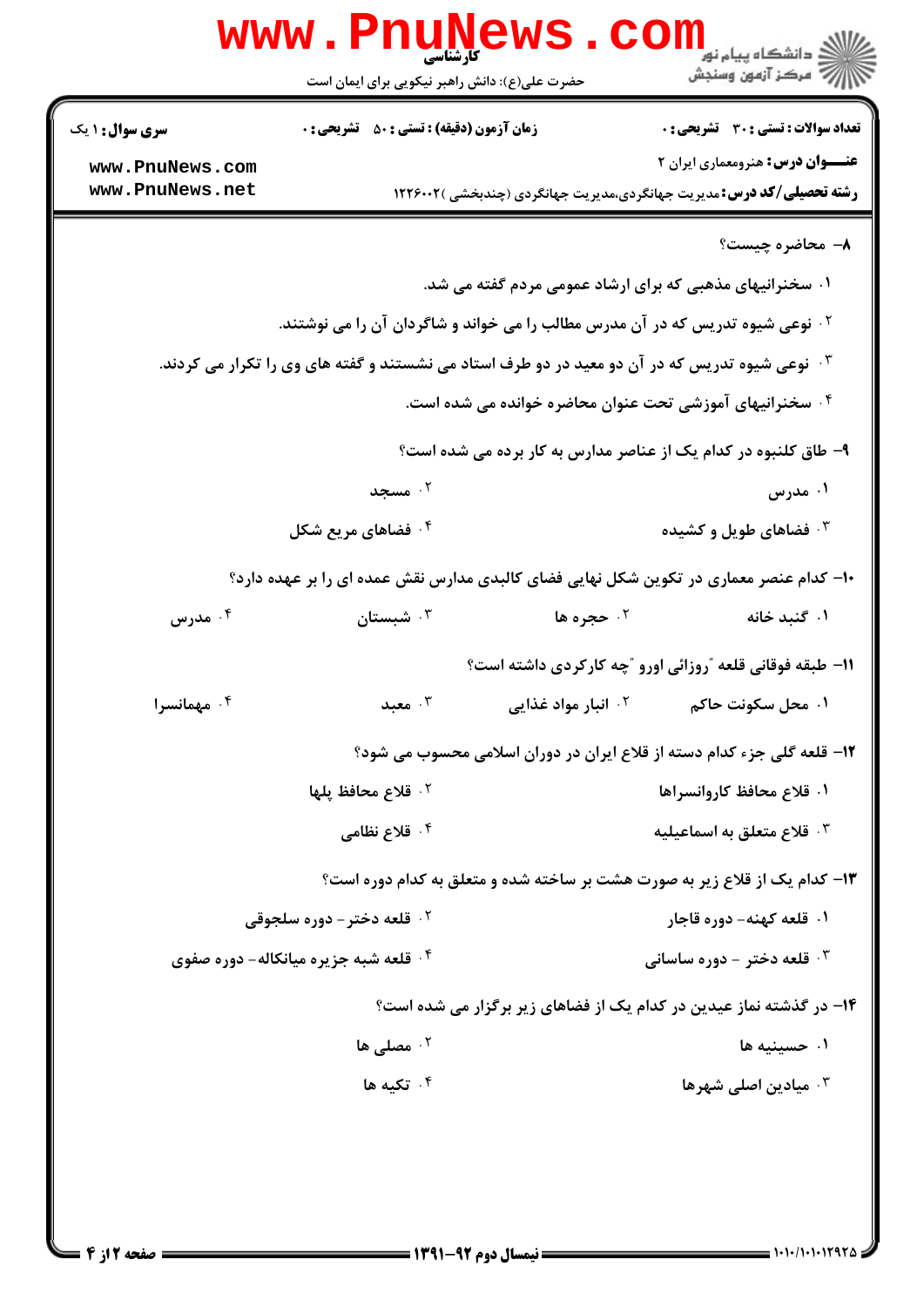| <b>WWW.Pnune</b>                                                                      | ڪ دانشڪاه پيا <sub>م</sub> نور<br><mark>∕</mark> 7 مرڪز آزمون وسنڊش<br>حضرت علی(ع): دانش راهبر نیکویی برای ایمان است |  |  |  |
|---------------------------------------------------------------------------------------|----------------------------------------------------------------------------------------------------------------------|--|--|--|
| <b>زمان آزمون (دقیقه) : تستی : 50 ٪ تشریحی : 0</b><br><b>سری سوال : ۱ یک</b>          | <b>تعداد سوالات : تستی : 30 ٪ تشریحی : 0</b>                                                                         |  |  |  |
| www.PnuNews.com                                                                       | <b>عنـــوان درس:</b> هنرومعماری ایران ۲                                                                              |  |  |  |
| www.PnuNews.net                                                                       | <b>رشته تحصیلی/کد درس:</b> مدیریت جهانگردی،مدیریت جهانگردی (چندبخشی )۱۲۲۶۰۰۲                                         |  |  |  |
|                                                                                       | 1۵– کدام فضاها در سمنان تکیه نام گرفته است؟                                                                          |  |  |  |
| ۰۱ فضاهای شهری و محله ای در مسیر گذرهای اصلی هستند                                    |                                                                                                                      |  |  |  |
| <sup>۲</sup> ۰ فضاهای عمده شهری که در مسیر گذر بازار هستند.                           |                                                                                                                      |  |  |  |
|                                                                                       | میدان های اصلی شهر $\cdot^{\mathsf{y}}$                                                                              |  |  |  |
|                                                                                       | ۰۴ فضای بازی که روبروی مساجد جامع هستند.                                                                             |  |  |  |
| ۱۶- پل "برد بریده" متعلق به چه دوره ای است و از چه مصالحی در ساخت آن استفاده شده است؟ |                                                                                                                      |  |  |  |
| <b>گ ساسانی-صخره و سنگهای بزرگ</b>                                                    | ۰۱ هخامنشی- سنگ و خاک                                                                                                |  |  |  |
| ۰۴ هخامنشی- صخره و سنگهای رودخانه ای                                                  | ۰۳ سامانی- سنگ و خاک                                                                                                 |  |  |  |
|                                                                                       | ۱۷- کدام یک از پلهای زیر محلی برای تفرج شاه و درباریان بوده است؟                                                     |  |  |  |
| ۰ <sup>۴</sup> پل دختر<br>سی و سه پل $\cdot^{\mathsf{v}}$                             | ۰ <sup>۲</sup> پل هرات<br>۰۱ پل شهرستان                                                                              |  |  |  |
|                                                                                       | 18- پیش آمدگی مثلثی شکل یا نیم دایره ای شکل پل را چه می نامند؟                                                       |  |  |  |
| موج شکن یا آب بر $\cdot$<br>طاق دهنه $\cdot$ ۴                                        | ۰۱ کانه یا کنو<br>۰۲ پشتبند                                                                                          |  |  |  |
|                                                                                       | ۱۹- برای ساخت گنبد های کوچک آب انبارها در نواحی خارج شهرها و روستاها از چه مصالحی استفاده می کنند؟                   |  |  |  |
| ۰۲ آجر                                                                                | ۰۱ گچ سفید                                                                                                           |  |  |  |
| ۰۴ سنگهای لاشه رودخانه                                                                | <b>۰۳ سنگهای ورقه ای و تخت</b>                                                                                       |  |  |  |
|                                                                                       | ۲۰- در آب انبارهای کدام ناحیه عنصر هواکش و بادگیر به صورت چهار درگاهی در چهار سوی گنبد ایجاد شده است؟                |  |  |  |
| <sup>۲ .</sup> آب انبار های شرق خراسان منطقه قوچان                                    | ۰۱ آب انبار های شرق خراسان منطقه تایباد                                                                              |  |  |  |
| ۰۴ آب انبار های جنوب خراسان منطقه بیرجند                                              | ا آب انبار های غرب خراسان منطقه طبس $\cdot$                                                                          |  |  |  |
|                                                                                       | <b>٢١</b> - زيباترين واحد تزييني آب انبار كدام بخش آن است؟                                                           |  |  |  |
| ۰۳ ژلکان<br>۰۴ سردر                                                                   | ۰۲ سقف<br>۰۱ بادگیر                                                                                                  |  |  |  |
|                                                                                       | ۲۲– کدام یک از حمام های زیر برای استفاده مسلمانان و نیزغیر مسلمانان احداث شده است؟                                   |  |  |  |
| حمام خان $\cdot$ ۲                                                                    | ۰۱ حمام چهار فصل اراک                                                                                                |  |  |  |
| ۰ <sup>۴</sup> حمام گنجعلی خان                                                        | حمام على قلى آقا $\cdot^7$                                                                                           |  |  |  |
|                                                                                       |                                                                                                                      |  |  |  |